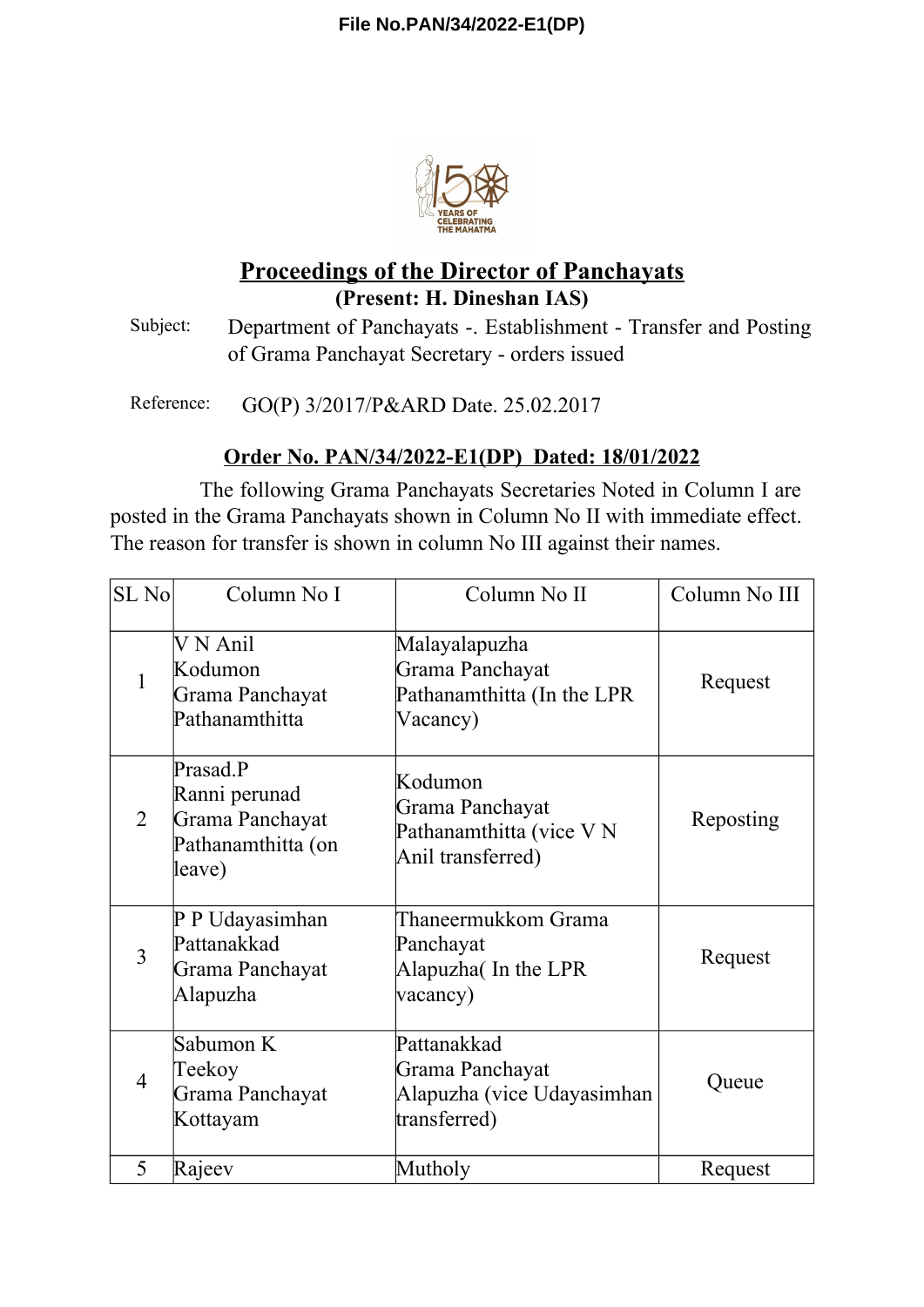|                | Erumely<br>Grama Panchayat<br>Kottayam                                                                           | Grama Panchayat<br>Kottayam (vice Renuka Devi<br>ammal transferred)                   |                               |
|----------------|------------------------------------------------------------------------------------------------------------------|---------------------------------------------------------------------------------------|-------------------------------|
| 6              | Renuka Devi ammal<br>Mutholy<br>Grama Panchayat<br>Kottayam                                                      | Erumely<br>Grama Panchayat<br>Kottayam (vice Rajeev<br>transferred)                   | Request                       |
| $\overline{7}$ | Sumabai Amma<br>Malayalapuzha<br>Grama Panchayat<br>Pathanamthitta (u/o<br>Edayur Grama<br>Panchayat ,alappuram) | Teekoy<br>Grama Panchayat<br>Kottayam (vice Sabumon<br>transferred)                   | Reposting                     |
| 8              | Ajayakumar P<br>Neendoor<br>Grama Panchayat<br>Kottayam<br>(On Leave)                                            | Malayattoor Neeleswaram<br>Grama Panchayat<br>Ernakulam (In the leave<br>vacancy)     | Reposting                     |
| 9              | M.A.Rammankutty<br>Vadakkekkad Grama<br>Panchayat<br>Thrisur                                                     | <b>Okkal</b><br>Grama Panchayat<br>Ernakulam (Vice<br>Deepakumari.M.K<br>transferred) | Request                       |
| 10             | Deepakumari.M.K<br>Okkal Grama Panchayat<br>Ernakulam                                                            | Ezhikkara<br>Grama Panchayat<br>Ernakulam (In the leave<br>vacancy)                   | Administrative<br>convenience |
| 11             | Haridasan P S<br>Purathur<br>Grama Panchayat<br>Malappuram                                                       | Pavaratty<br>Grama Panchayat<br>Thrisur                                               | Queue                         |
| 12             | Shaji R S<br>Pudur<br>Grama Panchayat<br>Palakkad                                                                | Vadakkekkad<br>Grama Panchayat<br>Thrisur (Vice<br>M.A.Rammankutty                    | Queue                         |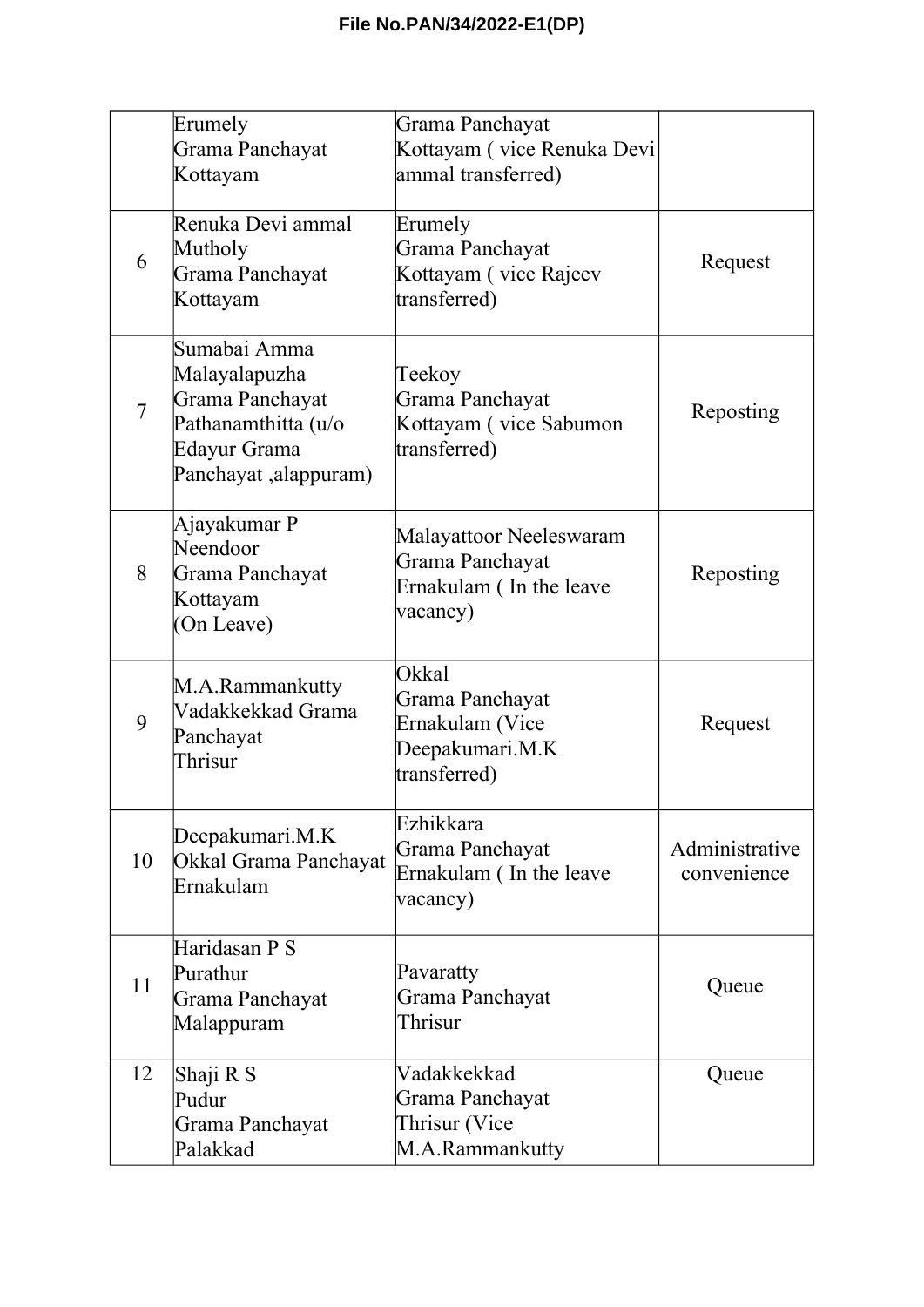|    |                                                                                                                 | transferred)                                                            |           |
|----|-----------------------------------------------------------------------------------------------------------------|-------------------------------------------------------------------------|-----------|
| 13 | Shaju P B<br>Karulayi<br>Grama Panchayat<br>Malappuram                                                          | Amarambalam<br>Grama Panchayat<br>Malappuram                            | Request   |
| 14 | Leena Beegam A<br>Panmana<br>Grama Panchayat<br>Kollam( u/o Posting<br>Paivelike Grama<br>Panchayat Kasargod)   | Karulayi<br>Grama Panchayat<br>Malappuram vice Shaju P B<br>transferred | Reposting |
| 15 | P B Saji<br>East Eleri<br>Grama Panchayat<br>Kasargod (u/o Posting<br>Manjeswaram Grama<br>Panchayat Kasargodu) | Edayur Grama Panchayat<br>Malappuram                                    | Request   |
| 16 | Jalisa K<br>Ozhur<br>Grama Panchayat<br>Malappuram<br>(On Leave)                                                | Thirunavaya Grama<br>Panchayat<br>Malappuram                            | Reposting |
| 17 | Shibi N<br>Olavanna<br>Grama Panchayat<br>Kozhikodu<br>(On Leave)                                               | Ulliyeri Grama Panchayat<br>Kozhikodu (In the leave<br>vacancy)         | Reposting |
| 18 | Anil Kumar T<br>Olavanna<br>Grama Panchayat<br>Kozhikodu<br>(On Leave)                                          | Kottur Grama Panchayat<br>Kozhikodu (In the leave<br>vacancy)           | Reposting |
| 19 | Vinodkumar M P<br>Valiyaparamba<br>Grama Panchayat<br>Kasargod(U/o transfer to                                  | Valiyaparamba<br>Grama Panchayat<br>Kasargod                            | Retaining |